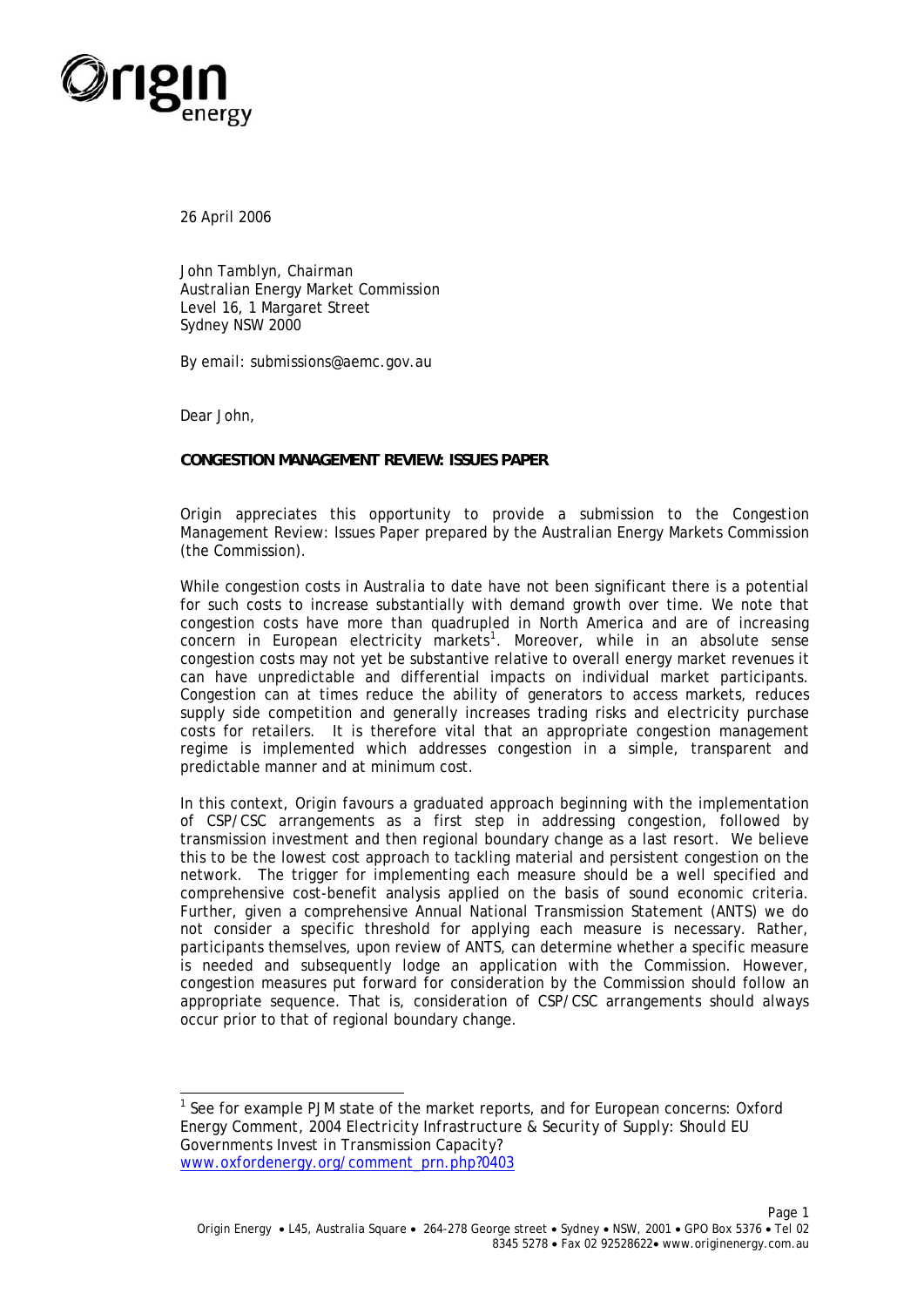

The scope for transmission investment to resolve congestion, on the other hand, is already addressed separately via the regulated transmission investment framework. However, this component of an overall approach to congestion needs to be improved. Transmission companies do not have strong incentives to provide transmission solutions for congestion other than that which has the potential to affect reliability standards. In this regard Origin considers it may be worth exploring stronger financial incentives for transmission companies specifically focused on reducing congestion.

Finally, critical to the success of managing congestion using CSP/CSC arrangements in the first instance, is an appropriate allocation of CSCs. If this is not done correctly this may increase the level of uncertainty surrounding congestion impacts on the market, increase the level of dispute and create incentives for participants to increase congestion rather than reduce it. In other words, it may have the opposite effects to that intended.

Consequently, we think that any allocation of CSCs is best done in a manner that appropriately shares access to constrained capacity, and thus also shares the costs of congestion, rather than allocating participants specific rights to transmission through a grandfathered or auctioned approach.

The detail surrounding our views outlined above follows in the answers to the questions posed by the Commission below.

### *1. Do existing constraints have a material effect on the efficiency of the NEM? What is the nature and materiality of these constraints? Why is it that these constraints have not been addressed to date? Are there specific points of congestion that should be addressed in advance of the establishment of a new congestion management regime?*

It is generally agreed that congestion can have significant market impacts and impedes the efficiency of the NEM. Congestion generates unpredictable increases in energy purchase costs for retailers via: preventing low cost generation from meeting demand; causing generators to be constrained off the network; facilitating the exercise of generator market power; and increasing the riskiness of trade across region boundaries through regional price separation. Origin draws the attention of the Commission to work commissioned by the ERAA examining these issues and attached to their submission to this consultation.

Currently no specific criteria or process has been established for formally assessing the materiality of congestion or how best to address it. It is only addressed in limited way through the regulatory test and only to the extent that it affects customer supply reliability. However, this can still leave individual generators and retailers substantially exposed to congestion costs. A primary objective of this review is to develop appropriate economically based criteria for determining if and when specific congestion measures should be implemented and with a focus on market impacts.

Origin would support addressing the constraint in the Snowy region with a regional boundary change in advance of the establishment of a congestion management regime. This reasons for this our discussed in our submission to the consultation *Reform of Regional Boundaries* being run concurrently with this one.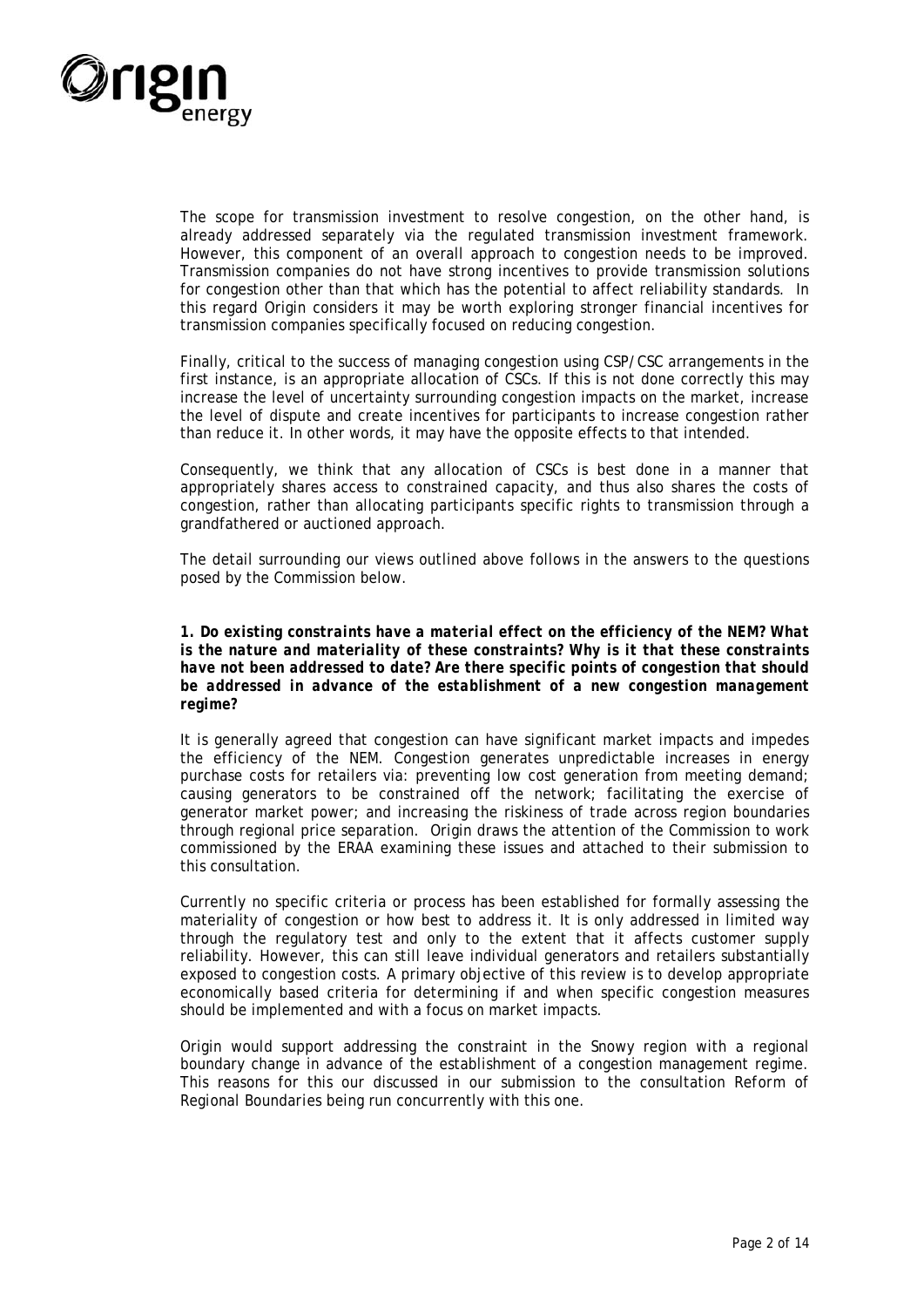

*2. Given the development of the NEM and the recommendations of reviews undertaken to date, what are the significant priority issues for this Review?* 

- Determining the appropriate congestion measures to implemented and in what sequence.
- Settling upon an agreed and comprehensive set of economic criteria for assessing the cost-benefits of implementing a specific congestion measure.
- Establishing how best to integrate the various measures so that congestion is addressed in the most efficient and timely manner possible.
- Determining how best to allocate the costs of congestion among participants and consumers.

# *3. What are the key questions the Commission should seek to examine quantitatively as part of the Review? What key factors should the Commission take into account in this modelling analysis?*

The Commission should assess and outline possible methodologies and key factors to be addressed by participants when they put forward their applications with respect to the particular measure in question. Origin envisages that the issues to be quantitatively assessed when examining the impacts of alternative congestion measures may include: dispatch efficiency; system costs, generator competition (are bids more likely to reflect marginal costs subsequent the introduction of a measure); changes in dispatch patterns; trading risk; changes in energy flows; and investment incentives.

## *4. Are there any material problems with the 'option 4' approach to constraint formulation to managing system security and reliability? How might such problems be addressed while continuing to maintain system security and reliability?*

Origin supports Option 4 as the most appropriate constraint formulation in the NEM. However, in some cases this formulation may create inadvertent distortions to bidding incentives in a regionalised market. This can be addressed though implementation of an appropriately specified CSP/CSC measure or regional boundary changes.

*5. Are there any other problems, other than constraint formulation, with the management of system security in the context of the current congestion management regime? How might any such problems be addressed?* 

No comments.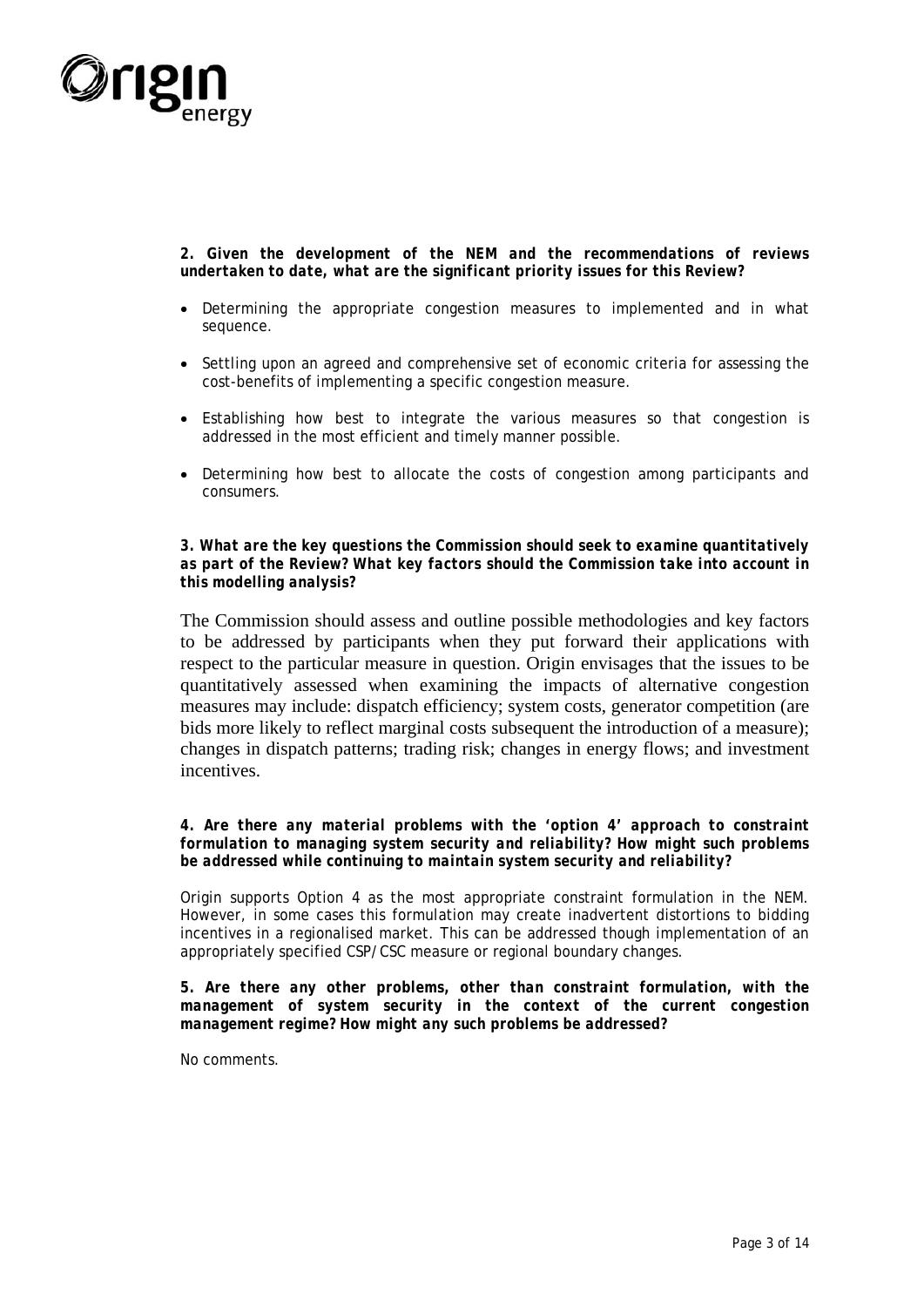

### *6. How material are reductions in the dispatch and pricing efficiencies due to binding intraregional constraints under the current arrangements? How can they be quantified?*

It appears that only a few intra-regional constraints are causing material congestion at this stage (with the Snowy constraint of principle concern); however, it is difficult to properly assess this due to the lack of an appropriate measure for quantifying constraint costs. Moreover, it is impossible to know how such costs may increase over time.

We note that the ACCC with the assistance of stakeholders is developing a methodology for quantifying such costs and we understand this is close to being finalised.

#### *7. How material are the reductions in dispatch and pricing efficiencies due to the management of negative settlements residues under the current arrangements? How can they be quantified?*

The management of negative residues requires that lower cost generation is substituted with more expensive generation for a period (where the calculated cost is a combination of bid price and constraint impact coefficient). The quantum of this substitution could be readily estimated with re-runs of the dispatch engine under different scenarios (one where NEMMCO intervenes and one where it does not).

#### *8. Have the existing arrangements resulted in materially inefficient investments? Could the existing arrangements result in materially inefficient investments in the future? What kind of inefficiencies may result?*

Origin considers that to date most generator investment in the NEM has been efficient. Regional prices combined with non-price signals such as the need to locate close to fuel sources, loss factors and the potential to be constrained off, appear to have guided investment to appropriate locations in the NEM.

#### *9. How well do existing arrangements provide signals for efficient investment over time and locationally using the least-cost technology—generation, network demand side management or non-electricity alternatives?*

Origin considers the current arrangements adequate in this regard.

#### 10. Does the potential to be constrained-off or constrained-on relative to the *regional reference price result in material risks for market participants? How are those risks managed?*

It is widely agreed that the constrained off and on provisions in the NER create significant risks for participants and need to be improved. There are currently few ways to adequately manage such risk, although constrained off participants usually receive a high price for the volumes that are dispatched.

Origin considers that an appropriately conceived CSP/CSC regime offers a better alternative for participants to manage this type of risk.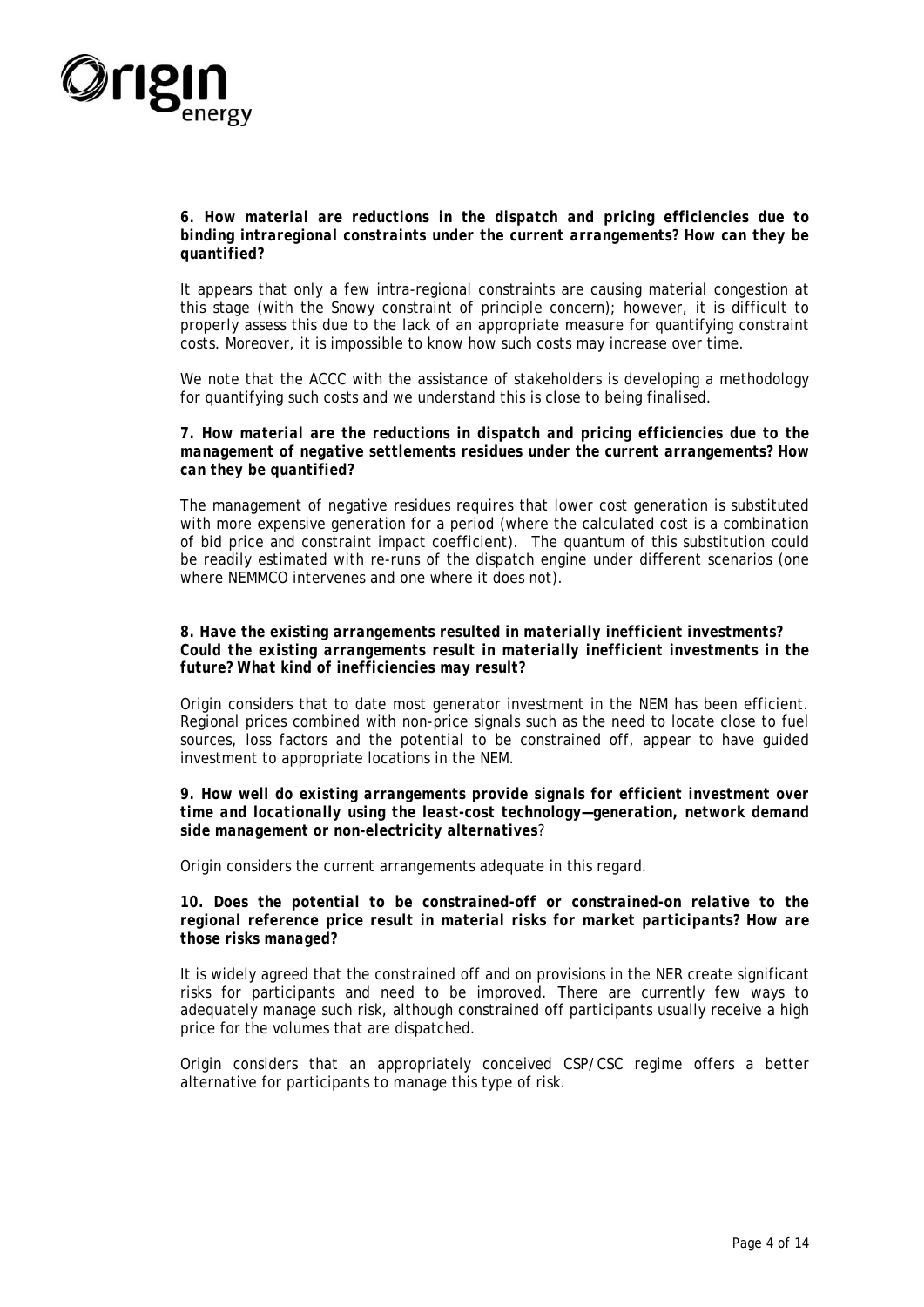

*11. Do market participants face problems in managing risk due to the nature of the instruments available, or the liquidity of market for those instruments? If so, how are those problems related to the current approach to congestion management?* 

Origin is satisfied with the current settlement residue process for managing interregional risks but considers significant intra-regional congestion could be better managed through an appropriate CSP/CSC regime.

*12. Are there problems in accessing information to support effective risk management in the context of congestion in the NEM? Is the lack of exchange based trading a problem in this context?* 

Origin has no concerns in this regard.

# *13. Does the current design of IRSR units impact the ability of participants to efficiently manage inter-regional price risk?*

Origin considers the current design of the settlement residue process is appropriate for managing inter-regional risk.

## *14. Has the uncertainty regarding regulatory process and decisions created material risks for participants?*

Origin considers that a clearly defined process for managing congestion and appropriate economic criteria for assessing when and how it should be addressed is critical to the continued success of the NEM. A holistic approach to congestion is required, with the Commission to decide upon a least cost graduated approach to congestion incorporating CSP/CSCs, transmission investment and regional boundary change. A key aspect of the approach to congestion going forward is that it is clear, simple and predictable so that participants have a better grasp of how congestion is going to impact them and how best to manage it.

## *15. Do market participants face problems in managing risk due to a lack of transparency associated with the current approach to congestion management? If so, what are the nature and materiality of these problems?*

Currently there is no transparent and predictable way in which to allocate the costs of congestion or access to constrained capacity. This is of concern because in some cases, such as the current intra-regional constraint in Snowy, the financial impact of congestion can be substantial and unpredictable; particularly with associated NEMMCO interventions to manage negative residues. A selectively applied CSP/CSC regime which clearly defines how participants will be impacted by congestion would be of significant value to the market.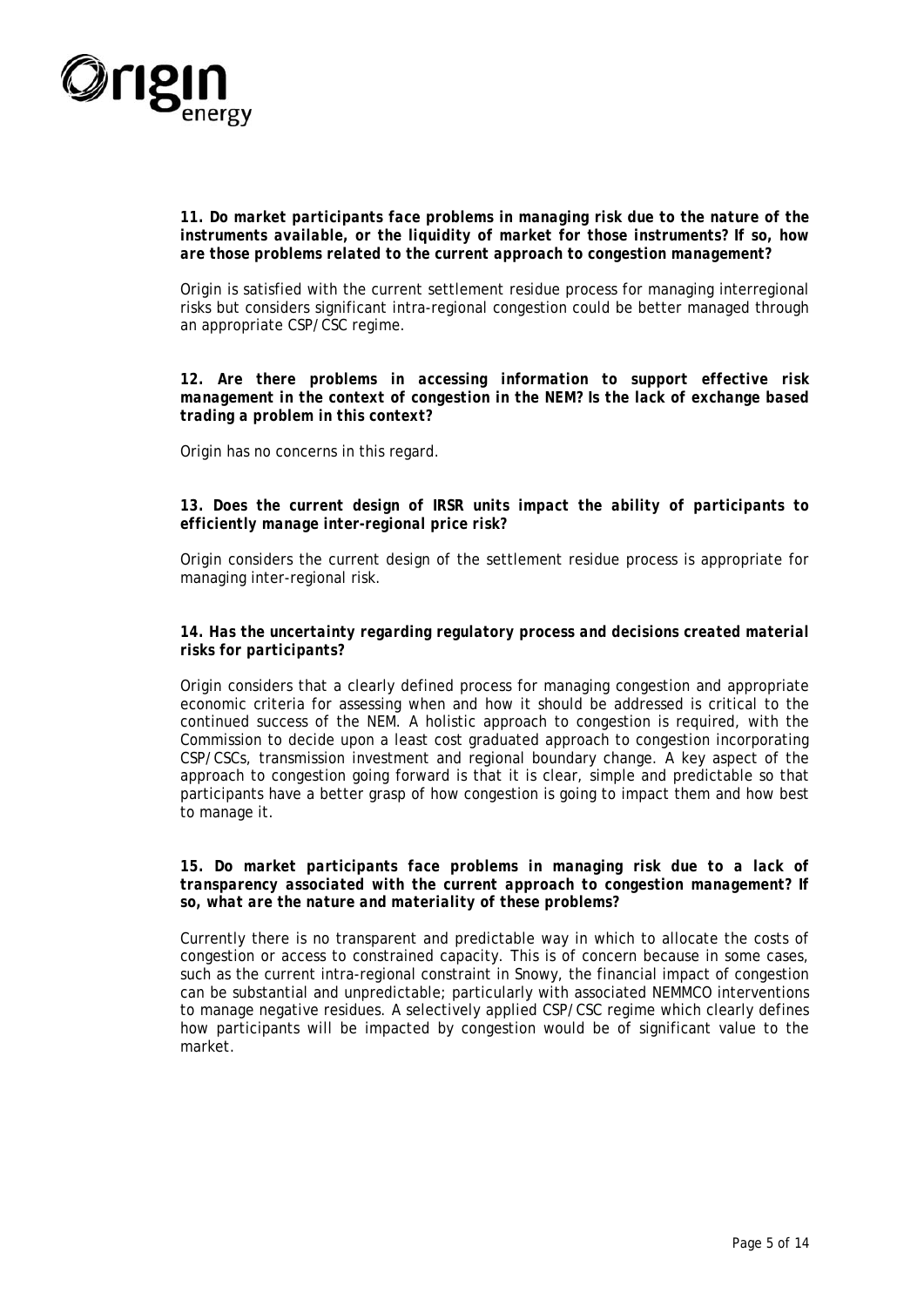

#### *16. Are there any additional issues with the current congestion management regime that should be considered as part of the Review? How can the materiality of these concerns be quantified?*

An important additional issue to be considered is the extent to which stronger incentives could be provided for transmission companies to use the net market benefits limb of the regulatory test to address congestion.

## *17. Is this an appropriate characterisation of the current arrangements in the NEM for the purposes of assessing potential improvements to the congestion management regime?*

Yes

## *18. Is the proposed 'staged approach' to congestion management an appropriate framework? Is it the most effective response to those problems? Is it technically and commercially feasible?*

Origin agrees that this is an appropriate framework. Prima facie, a sensible approach to intra regional congestion would seek to establish some price signals and access rules around serious constraints in order to properly allocate the costs of congestion and to encourage participants to reduce their congestion impacts. If this does not reduce congestion, or it increases substantially, this may subsequently trigger regulated investment or regional boundary change which will tend to be of higher cost and greater impact to the market.

The key trade-off to be considered is between increasing financial market and trading risks to participants versus providing incentives for congestion reduction. For this reason congestion should only be addressed where it is significant and in the simplest and lowest cost manner first; followed with progressively more costly options if congestion persists. An appropriate framework needs also to be in place for participants to manage the price risk introduced by congestion measures.

# *19. Has the NEM had material congestion problems which have not been enduring? Is it likely to do so in future?*

The Tarong constraint in Queensland appears to fall into that category. Congestion by its nature is unpredictable in respect of its frequency, amplitude and duration, changing with demand growth and new transmission and generation investment in the network. It is likely that new congestion pinch points in the network will develop over time in line with demand growth, which will need to be addressed with an appropriate congestion framework. It is critical therefore that the right measures can be put in place quickly and with minimum disruption to the market so that it can address congestion if and when it becomes material.

# *20. Are the costs of an interim congestion regime (discussed in greater detail below) clearly lower than the costs associated with region boundary change?*

It would appear that the implementation costs of a CSP/CSC regime are substantially less than regional boundary change. In respect of the latter, the introduction of new regional reference nodes requires extensive modifications to systems, contracts and overall risk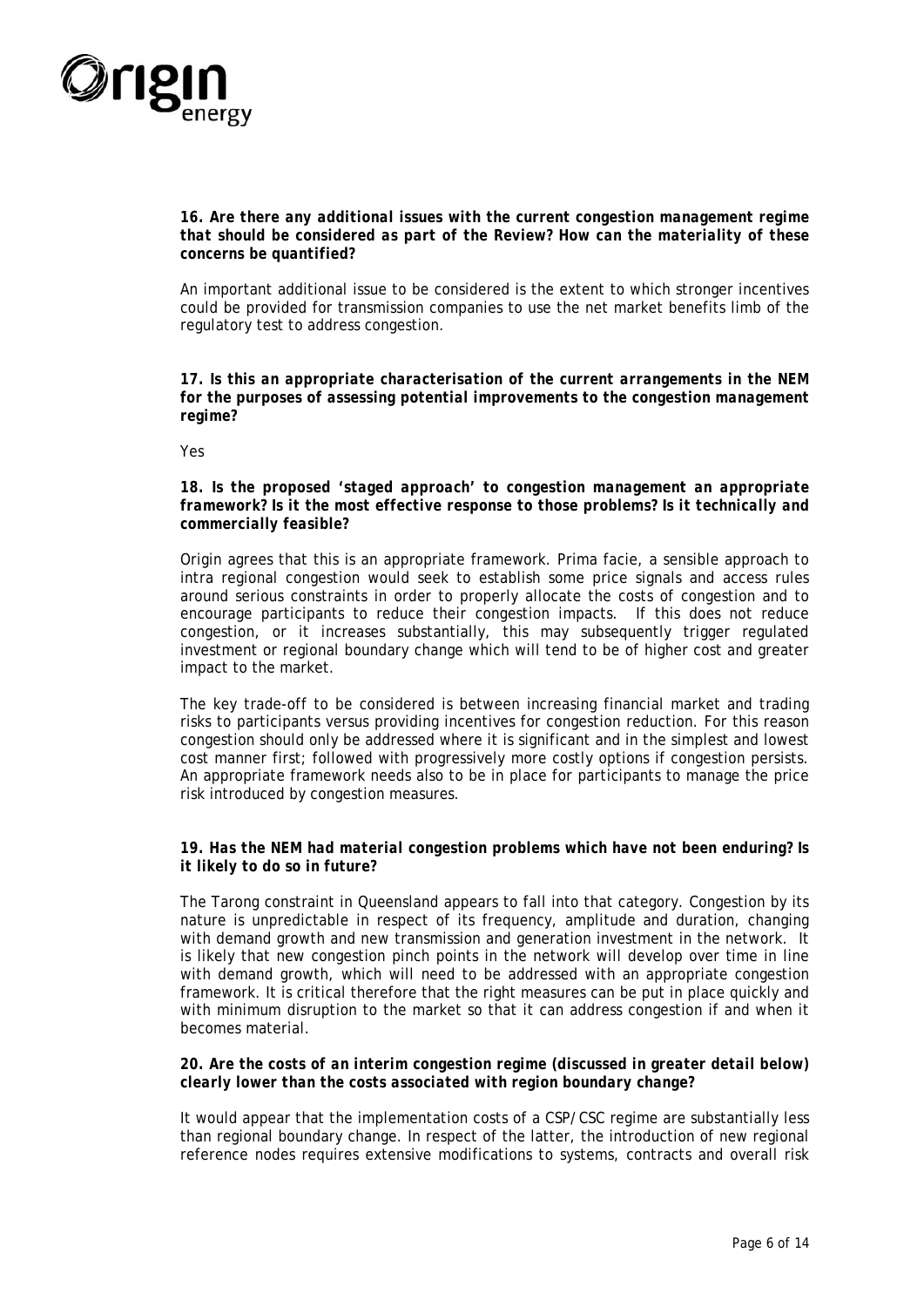

management processes for both generators and retailers. The implementation of a CSP/CSC scheme would require only that the settlement process be changed and is primarily focused on generators. Moreover, given that a CSP/CSC regime largely provides the same benefits as regional boundary change, but at lower cost, it may largely obviate the need for the latter.

*21. What triggers should be considered for the introduction of various congestion management tools under a staged approach? Which institutions should be responsible for recommending and approving the introduction of congestion management tools at each stage?* 

Origin is unconvinced that triggers are required. Appropriate measures that value the cost of constraints over time should be incorporated in the ANTS so participants themselves can determine whether a CSP/CSC measure may be necessary and apply for it to be implemented on the basis of a rigorous supporting cost-benefit analysis. This is because implementation of congestion measures impacts the financial position of market participants, and therefore they are in the best position to determine if a CSP/CSC arrangement is necessary.

Key to this process will be appropriate information in the ANTS, such as the marginal and total cost estimates, frequency and duration of constraints (and we note the ACCC is doing some work to better value the costs of constraints) to assist participants in making their applications.

However, to reflect a staged approach, participants should only be able (as a matter of law) to propose a CSP/CSC regime first, with regional boundary change only considered as a last resort if a CSP/CSC arrangement and/or transmission investment is considered to have been ineffective or inappropriate (and this should be set out in any application). In this context, we also strongly support the rejection criteria proposed by the MCE as an initial screening to avoid spurious proposals on each case.

A clear precedent for this kind of approach has been established with the initial application by Snowy Hydro trading for a CSP/CSC trial in the Snowy region and subsequent regional boundary proposals by various participants. We consider this approach should be built upon and refined, rather than another process introduced.

*22. What role should region boundary changes play in managing congestion, particularly in a staged response? How much emphasis should be placed on that role?* 

Origin considers that regional boundary change should be the final step in the process for managing. Regional boundary change proposals should only occur by application and on the basis of a comprehensive cost-benefit analysis supported by well defined economic criteria. In most cases we consider the need for regional boundary change will be rare as CSP/CSC arrangements will provide largely the same benefits but at lower cost. The Snowy constraint may be considered an exception due to the substantive counter-price flow issue caused by the unique circumstance of an inter-regional loopflow existing between Victoria and the Snowy region.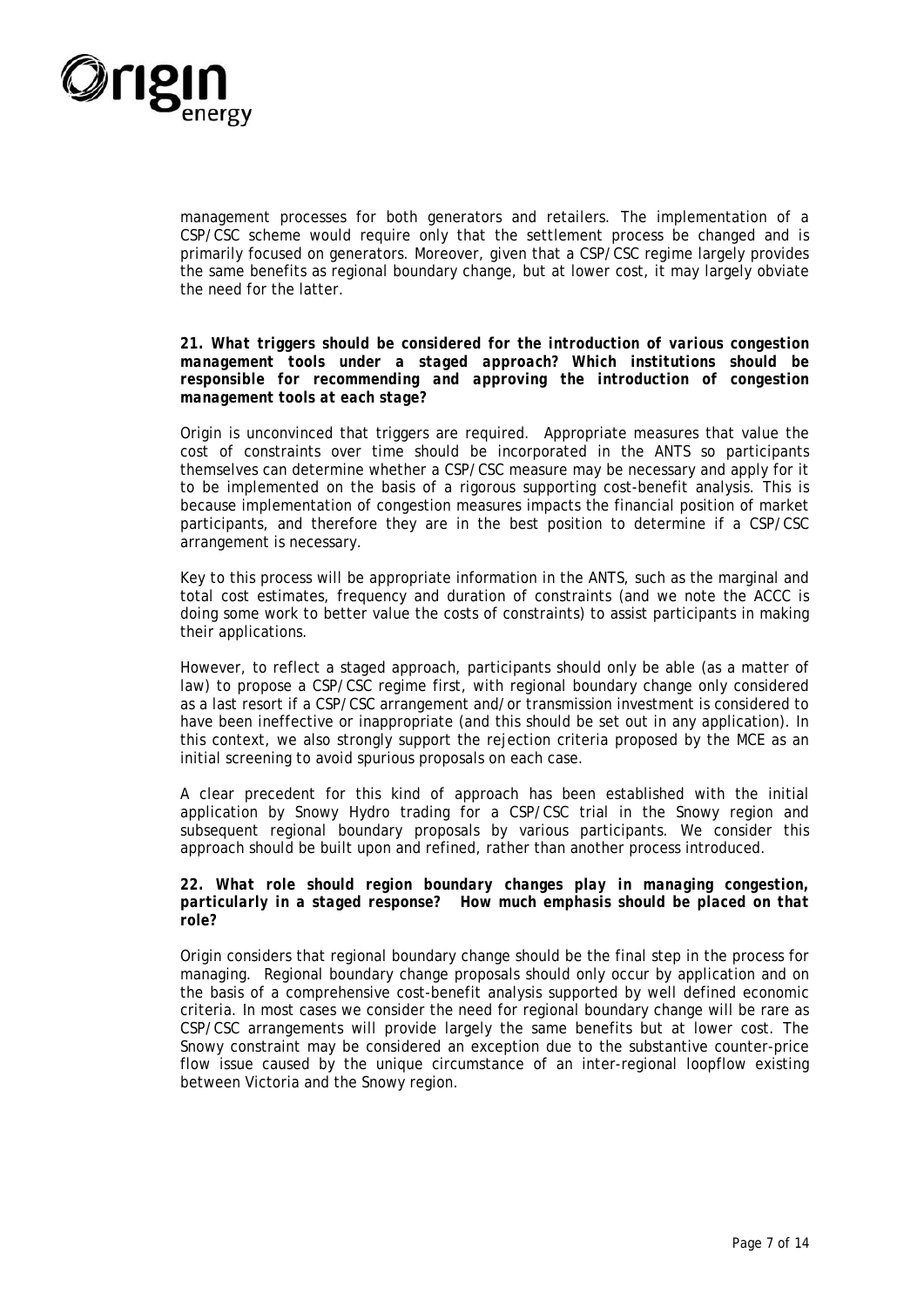

*23. Is the economic boundary change criterion proposed in the MCE region boundary Rule change proposal consistent with the staged approach to congestion management? What further efficiency gains would be realised from region boundary change, after the introduction of an interim congestion management tool?* 

Please refer to our submission to the regional boundary consultation. Origin considers that the criteria for justifying region boundary change should be the same as for transmission investment; comprehensive and unlimited (for example including financial market impacts or any other benefits that are deemed to arise). The criterion proposed in the MCE rule change proposal would appear to be excessively narrow.

Origin considers that any additional net benefits arising from regional boundary change over and above a CSP/CSC arrangement are unlikely to be substantive in most cases. The exception may be when there is a potential for significant counter-price flows and/or transmission investment is seen to be infeasible for environmental or other noneconomically based reasons. Thus the current requirement for a regional boundary change in the Snowy region may therefore be an exceptional circumstance.

A further concern is that the regulatory investment framework does not present strong incentives for transmission companies to alleviate congestion over and above that which affects reliability standards. However, while Origin is pleased with the LRPP concept, which should partly address this issue through greater regulatory enforcement, we consider stronger financial incentives placed on transmission companies, such as some form of profit sharing on congestion savings (as we noted in our submission on the AEMC revenue and price rules review) should be considered by the Commission.

#### *24. To what extent will firming-up IRSRs facilitate inter-regional trade? What is the best approach to firming up IRSRs and how would this work?*

Origin considers that IRSRs can only be firmed up in a practical sense by increasing the physical capability of the network, which itself requires strengthened congestion reduction incentives for transmission companies. There is no point in creating fully firm congestion hedging instruments in an environment where such firmness depends on the actions and interaction of multiple participants across the network and no one party can therefore be held responsible for making good such firmness. As a consequence, firmness could then only be guaranteed through some form of levy imposed on customers, whom have least capacity to influence such costs. This negates any efficiency rational for imposition of such a levy.

Origin remains unconvinced that firm IRSRs are a realistic option. We would prefer firmness to be addressed through enhanced regulatory incentives for transmission companies to maximise the physical capability of the network.

# *25. Is there a need to review the case for the 'option 4' constraint formulation approach in the context of this Review? If so, what would be advantages and disadvantages of moving away from an 'option 4' approach to constraint formulation?*

Origin is satisfied that Option 4 represents the most appropriate constraint formulation for managing dispatch.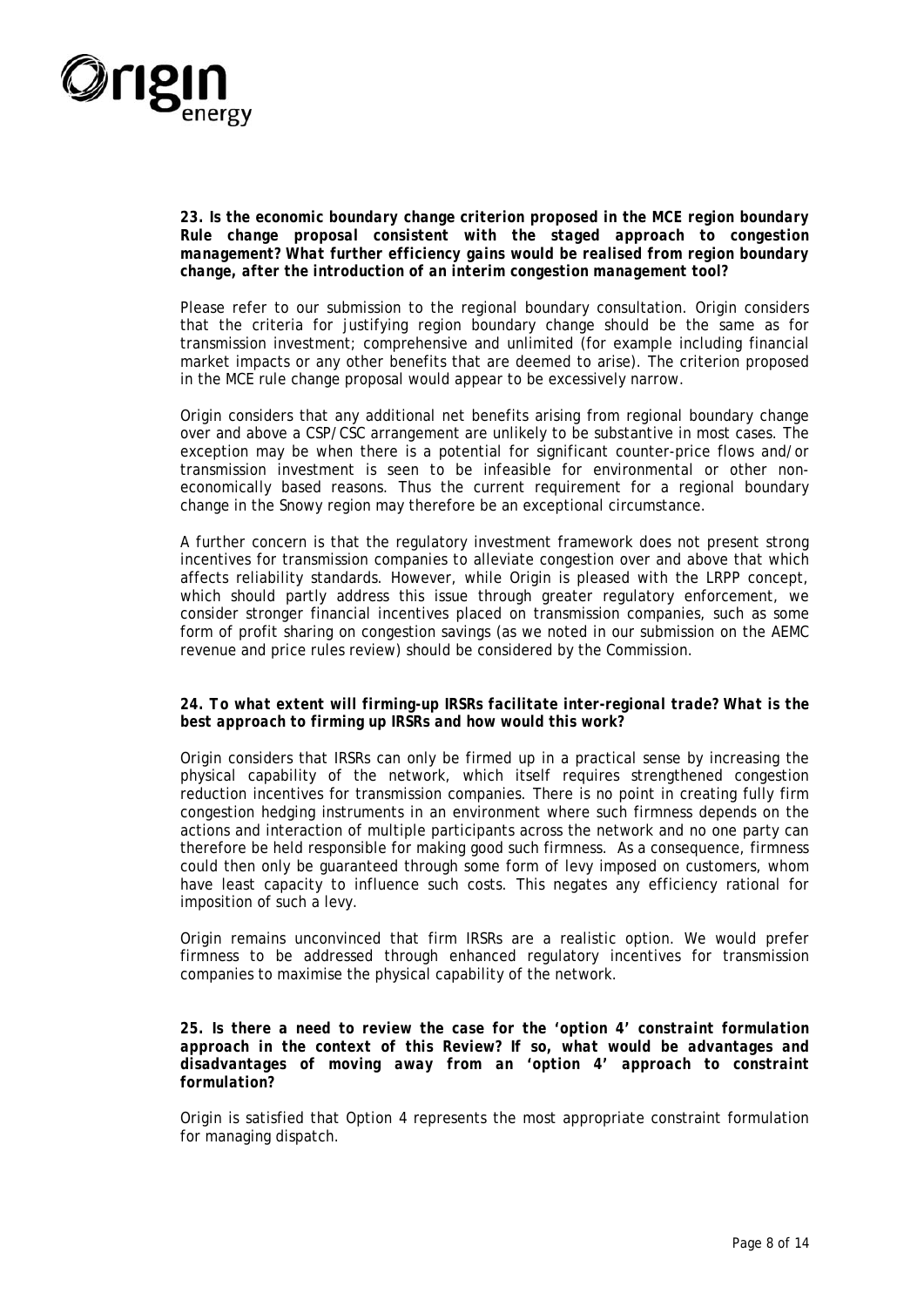

### *26. What would be the effect of ceasing NEMMCO intervention to manage counter price flows? To what degree does this depend on other factors such as the region boundary criteria and process?*

Origin does not support the existence of significant counter-price flows as they are inconsistent with the basis for a regional market design and increase interregional trading risk for participants. Prices should reflect scarcity and cost as in all markets and as such energy flows should be consistent with this principle. Origin considers that negative residues due to distorted price signals can be addressed through CSP/CSC arrangements but those arising out of loop flow effects may be best addressed through transmission investment or regional boundary change. We consider these options to be preferable to NEMMCO intervention which tends to be unpredictable in terms of its impacts and thus difficult to for participants to manage.

*27. How should negative settlements residues be funded? Should the current process of offsetting negative residues with positive residues within the current billing week be continued or changed?* 

Origin is comfortable with the recent amendments to funding of settlement residues.

*28. Are constrained-on payments an appropriate solution to generators being paid regional reference prices less than what they offer? If so, what principles should apply for determining the size of payments, who should apply them and how should they be funded?* 

See ERAA submission on this issue

*29. Would the funding of constrained on payments be likely to introduce a material financial risk for participants making the payments? How could this risk be managed?* 

See ERAA submission on this issue

*30. Would there be merit in extending the existing NSAs as a congestion management tool in the NEM? If so, how should such arrangements be implemented?* 

See ERAA submission on this issue.

*31. Should NCAS support contracts be used to enhance transmission network capability? If so, who should offer these contracts?* 

See NGF submission on this issue

*32. Is there merit in having TNSPs responsible for procurement of NCAS, rather than NEMMCO, so that NCAS forms a part of the Network Services? If so, how should this be arranged?* 

See NGF submission on this issue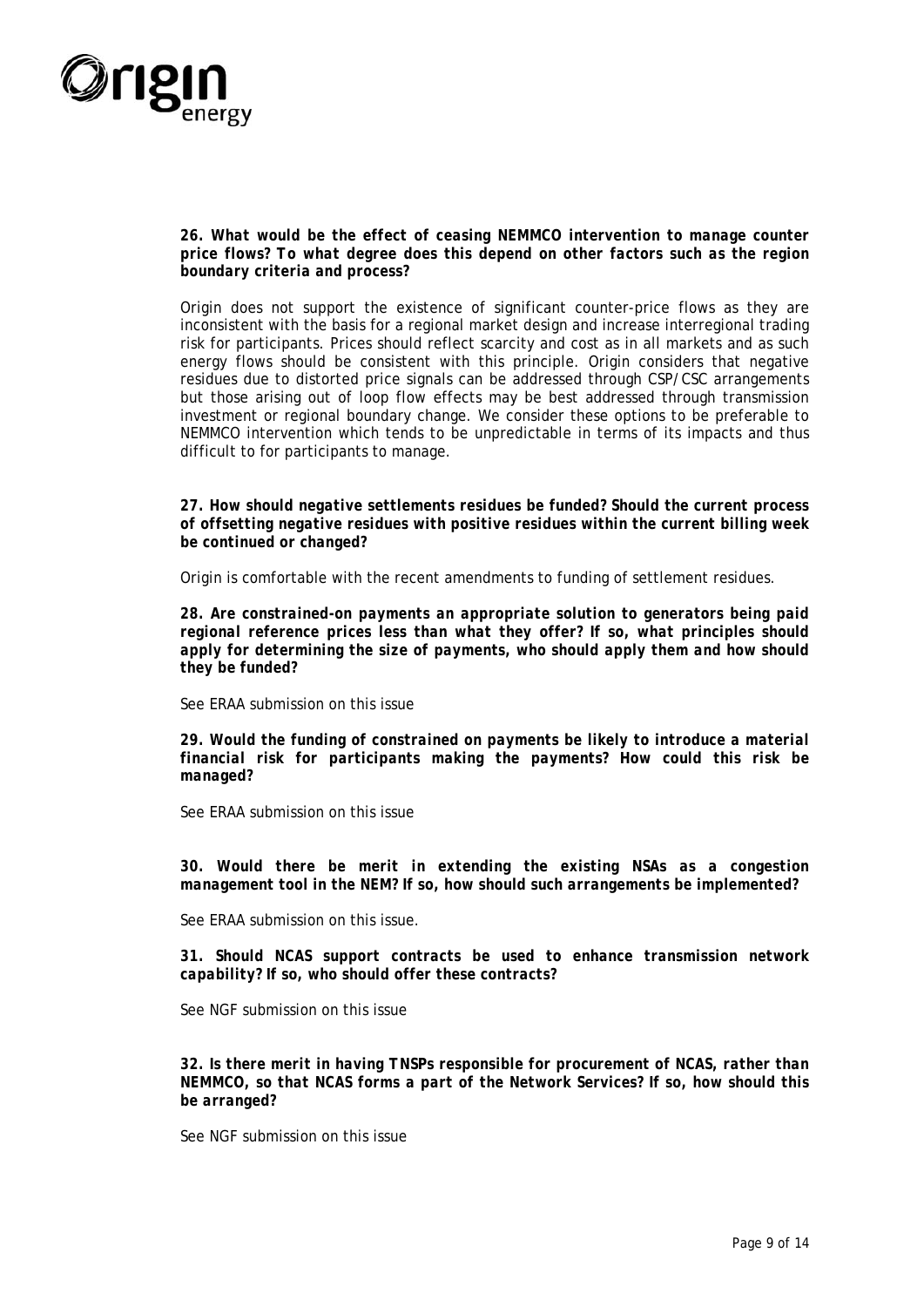

## *33. What would be the best way of funding NCAS payments and how should this be implemented?*

No comments

-

# *34. Is the allocation of CSCs a necessary element of a CSP/CSC regime, or would it be practical to introduce CSPs without simultaneously allocating CSCs?*

From an efficiency perspective only CSPs are required to encourage efficient behavioural responses around constraints; and we note that it is inaccurate price signals that are responsible for the lack of competitive discipline experienced by some generators advantageously positioned around constraints  $2$ . Thus to the extent CSCs protect generators fully from price signals this also eliminates some of the efficiency benefits of the regime.

Nevertheless, introducing CSPs without CSCs would create substantial additional price risk for generators which would clearly be difficult to manage without some form of hedging instrument. Origin is therefore supportive of allocating CSCs to a level that mitigates some of this risk yet also still ensures participants have incentives to reduce congestion at the margin. How this should be done is a critical issue which we discuss in more detail below.

# *35. If CSCs are a necessary component, what is the optimal way to allocate CSCs? What effect will this have on the ability to introduce CSPs rapidly and flexibly?*

One approach to allocate CSCs is to grandfather them. Prima facie this would have some desirable properties: contracts would be allocated on the basis of leaving incumbents no worse off under CSP arrangements, thus maintaining their current level of access to the regional spot price. Corrected prices signals would then only apply to dispatch above grandfathered levels. However, this implies that new entrants would largely bear the costs of congestion as they would be exposed fully to the CSP in congested areas of the network.

There are three key issues which Origin considers makes this option problematic in relation to a shared network $3$ .

First, it is important to note that under the current regime a fixed level of access for intra regional generators to the regional spot price is not guaranteed, rather, this depends critically on new entry. Where new generation is sited along side existing generation, for example behind the export side of a constraint within a particular region, the level of access to that capacity (and subsequently the spot price) in that region for existing generators is reduced. That is, there is currently no fixed level of, albeit nonfirm, access to the network.

<span id="page-9-0"></span><sup>2</sup> This issue is discussed in detail the CRA report to NEMMCO, *Network Constraint Formulation: Impact on Market Efficiency,* 8 Jan 2003.

<span id="page-9-1"></span> $3\text{ }\text{We}$  are somewhat more conducive to the concept of rights of access to connection assets, which are paid for by generators and on which access rights would be much easier to define.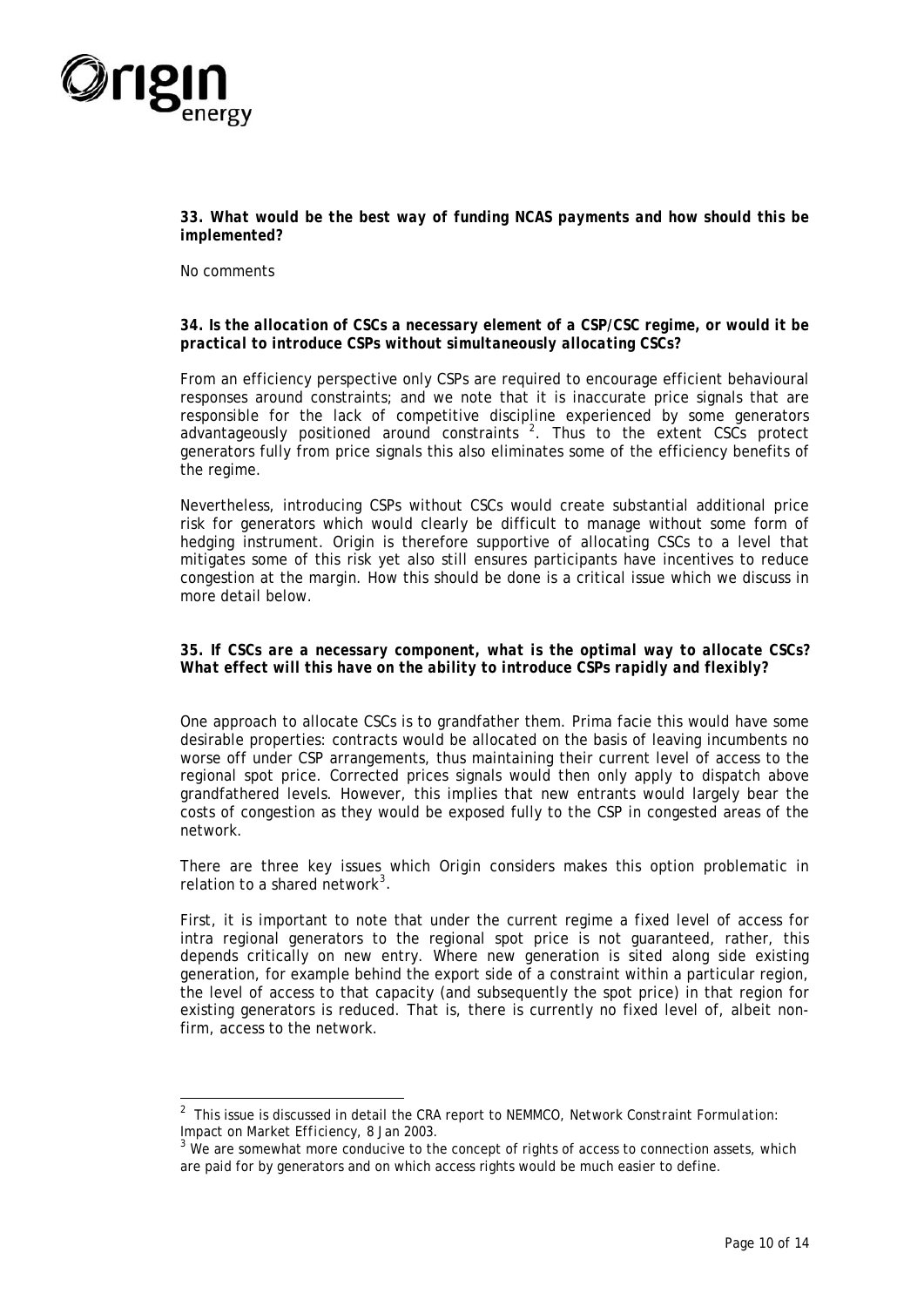

However, under a grandfathering arrangement, such access rights remain fixed regardless of new entry, which provides existing generators with an essential property right over transmission<sup>[4](#page-10-0)</sup>. To the extent that current congestion occurs in desirable geographic areas of the network (due to proximity to demand centres or fuel sources for instance) forcing new entrants to face the full costs of congestion may discourage new entry and competition. This appears inconsistent with the principles of an open access network, which it must be remembered is paid for and owned by consumers and who conceivably desire that competition across the network is maximised.

Second, grandfathering of contracts to incumbents to the extent it maintains their current level of access to the regional spot price also ignores the issue of distorted bidding incentives (which imposes a lack of competitive discipline on the bidding of some generators). It is unlikely that the exposure to CSP signals beyond grandfathered levels would act as sufficient counterincentive on these generators, as only a small proportion of their dispatch is impacted by the correct price signal.

Thirdly, and perhaps most importantly, allocating transmission rights freely to some participants requires that the costs of congestion are allocated to others. However, the rationale for this is not readily apparent to us in a shared network where, as a consequence of loop flows, it is the actions and interactions of all participants that essentially cause congestion. Grandfathering rights of access in this environment may be highly problematic, as Daryl Bigger identified in his review of CSP/CSC arrangements in a submission to the ACCC:

"[A]ttempting to define the entitlements in this way would, in practice, be extremely difficult. The dispatch of a generator under the existing arrangements will vary for a myriad of reasons, such as changes in demand, transmission outages, outages of other generators and so on. The on-going determination of such rights would be highly contentious and a source of on-going dispute with every major network development (such as new entry, network changes, demand changes, etc.) $75$  $75$ 

. Therefore, to the extent grandfathered CSCs have the following consequences: greater rights of access than others; uncertainty with respect to the quantum of such rights and how they change over time; do not address distorted incentives for anticompetitive bids and impose the majority of congestion costs on new entrants, then this may seriously discourage competition and new investment in the NEM.

#### *Auctioning rights*

1

Origin considers that auctioning of non-firm CSCs is a substantial improvement on grandfathering, for the reason that it at least ensures competitive neutrality in respect of allocation. That is, every participant would have an equal opportunity to bid for rights of access to constrained capacity, with participants then paying for congestion up front (Contrasting with grandfathered rights which allow some participants to largely avoid the costs of congestion) and which thus provides certainty for participants with regard to forward looking congestion costs they will face.

<span id="page-10-0"></span><sup>&</sup>lt;sup>4</sup> Generators only pay connection charges, not the costs of the actual transmission lines themselves which is paid for by customers

<span id="page-10-1"></span><sup>5</sup> Daryl Biggar, *Understanding Constraint Support Pricing / Constraint Support Contracts,* October 2004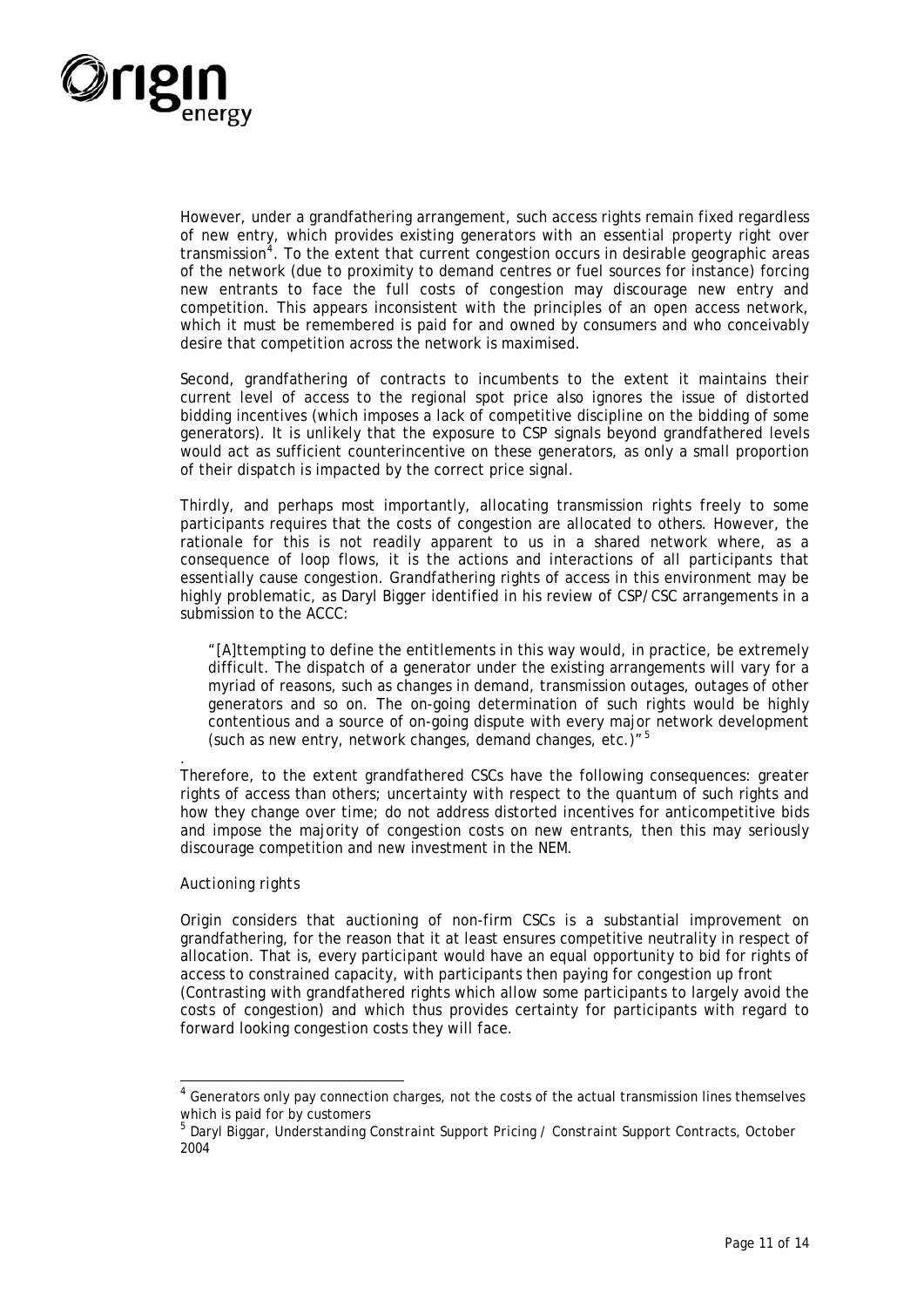

However, this approach does not resolve the complexity of adequately defining the level and number of CSCs to allocate and how the implied rights change over time with changes in dispatch patterns and network augmentation. A further key concern with an auctioned approach is that it may increase incentives for the exercise of market power (much more so than in respect of IRSRs between regions because of the greater liquidity around regional reference nodes). That is, generators who are in a position to influence congestion are likely to value the relevant CSCs much more highly than those who are not so advantageously placed. Therefore to the extent CSC fall to those who value them most this would have the effect of entrenching market power, by virtue of the level of control CSCs provide over access to strategic areas of the network. Incumbents may have little incentive to release such CSCs to new entrants who would clearly be attracted to locating in these areas (forcing them to bear the cost of new transmission to gain such access). This may be considered detrimental to competition and inconsistent with principles of open access.

# *Origin view on CSC allocation*

-

For the reasons outlined above, Origin considers an alternative method of allocating CSCs may be worth considering: one which addresses issues of market power and distorted bidding incentives; avoids discriminating between incumbents and new entrants; and provides a simple way to apportion access and define rights over time, thus circumventing the complexity of other forms of rights allocations.

That is, Origin considers CSCs should be allocated to reflect some form of sharing of access to constrained transmission capacity. The most appropriate approach to defining shares, and with some precedent in the current Snowy trial, is on the basis of the installed capacity of each generator contesting a particular constraint<sup>[6](#page-11-0)</sup> The CSC for each generator is then based on the proportionate share of that generator's capacity competing for access across the constraint, with a CSC also allocated to an interconnector in some circumstances.

This approach would reduce the incentive and the impacts of inappropriate bidding compared with grandfathering or auctioning, as the level of access to transmission( or more importantly the regional reference price) in the event of an intra-regional constraint is not determined by bids, but by a generator's physical capacity contesting the constraint (as reflected in the CSC) and must be shared with other generators within the region as well as an interconnector (note though that generators in the exporting/adjoining region would still be allocated access to the inter-connector in the usual way on the basis of bids).

Any dispatch above the level of the allocated CSC would then be fully exposed to the CSP price signal providing strong incentives for reducing congestion at the margin. Anticompetitive bidding incentives are reduced due to the much larger component of generator dispatch being exposed to CSP signals.

Under this arrangement, access to a constraint, and thus the volume and price risk, would be shared between new entrants and incumbents (CSCs shares would need to be recalculated upon new entry to take account of the new generation shares contesting capacity). This approach would expose all generators behind a constraint to an incrementally greater level of CSP signals over time with new entry and provide an incentive for collective contribution to new transmission builds if required. Importantly it

<span id="page-11-0"></span><sup>&</sup>lt;sup>6</sup> This type of approach was first put forward by Delta and Macquarie Generation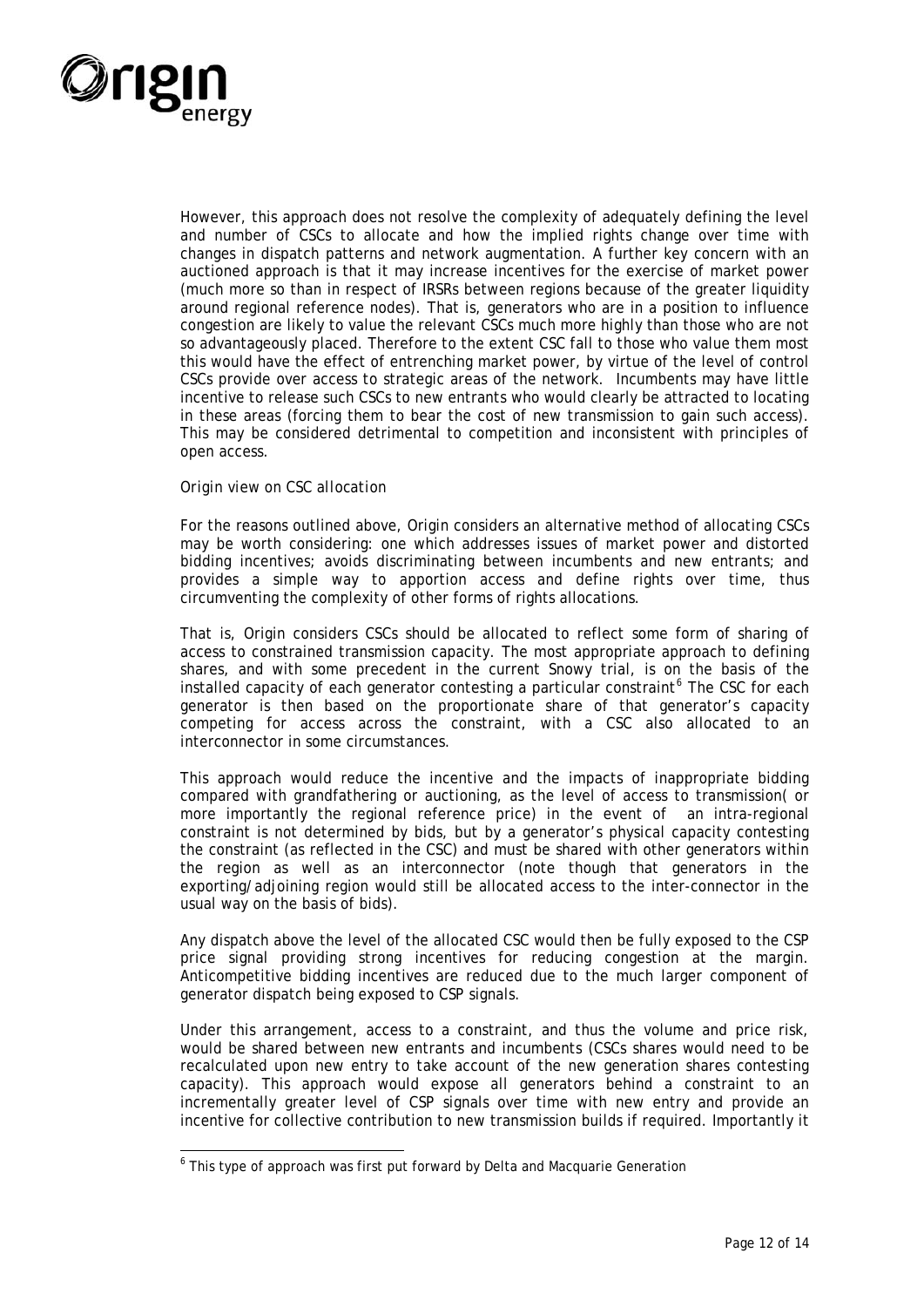

recognises that in the context of a shared network congestion costs cannot be allocated to specific parties.

Origin considers this type of approach to congestion is equitable and consistent with the principles of an open access regime and thereby supports competition. It would be simple to implement and provides much greater certainty with regard to how generators will be treated in the event of a constraint (as they will know what their shares of congestion costs and their access to constrained capacity will be before the event).

. *36. Is it important to the design of a congestion management regime whether or not CSCs are firm? If so, what issues should the AEMC consider in reaching a view on the appropriate nature of CSCs?* 

Origin does not consider it possible that CSCs can be firm and we do not consider it essential to the design of a congestion management regime that this be so.

## *37. How should the process of region boundary change be coordinated with the allocation of CSCs under a staged approach to congestion management?*

In our opinion it will be rare for region boundary change to be necessary with an appropriately conceived CSP/CSC regime. However, where the CSP/CSC regime is dissolved due to regional boundary change the CSCs would become void (and this should be straightforward since they were not paid for). CSCs would then be replaced with the usual IRSRs (which would need to be reissued on the basis of auction)

*38. How can the Commission best draw on the partial Snowy CSP/CSC trial to evaluate the costs and benefits of the use of CSP/CSCs? How can the Commission best draw on the Snowy CSP/CSC trial to consider modifications to the proposed design of CSPs and CSCs?* 

The principles of sharing are implicit in the Snowy trial and can be readily extended in the way indicated I this paper.

Please refer to the paper submitted by the ERAA to the AEMC on ways in which the costs can be evaluated and benefits can be evaluated.

# *39. Are there any additional congestion management tools that should be considered as part of this Review? How would these tools be implemented? How would they interact with other aspects of the congestion management regime? What would be the effect of such tools on participant behaviour and market outcomes?*

We consider that a powerful tool for reducing congestion is the transmission investment regulatory framework. Transmission companies in the NEM could be given a similar incentive to that of NGC in the UK, where they get to keep a proportion of the congestion costs they avoid through their actions (whether by way of augmentation or other means). This would provide a strong incentive for transmission companies to reduce congestion over and above that related to their reliability obligations and would complement CSP/CSC regime of the type we have proposed. This contrast to the case where CSCs are allocated by auction or grandfathering since there is strong incentive for holders to resist any augmentation as this would change the quantum and value of rights. This could